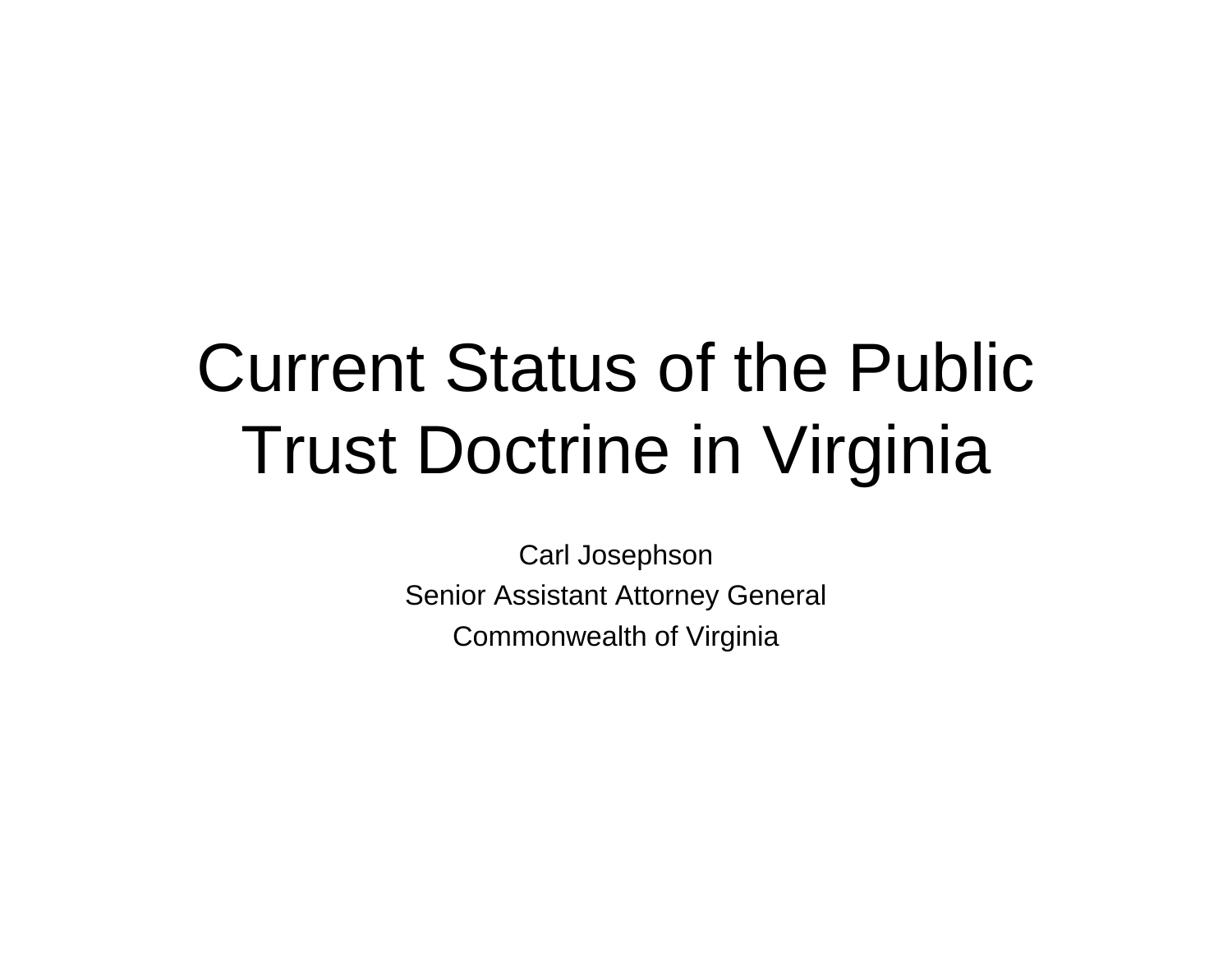



It is questionable whether the interposition of the conception of a trust in these cases serves any useful purpose or tends to clarity of thinking or correctness of decision. The *statement* that the State or the State legislature holds its tidal waters and their bottoms upon a trust establishes nothing that remained to be established before the statement was made.

158 Va. 539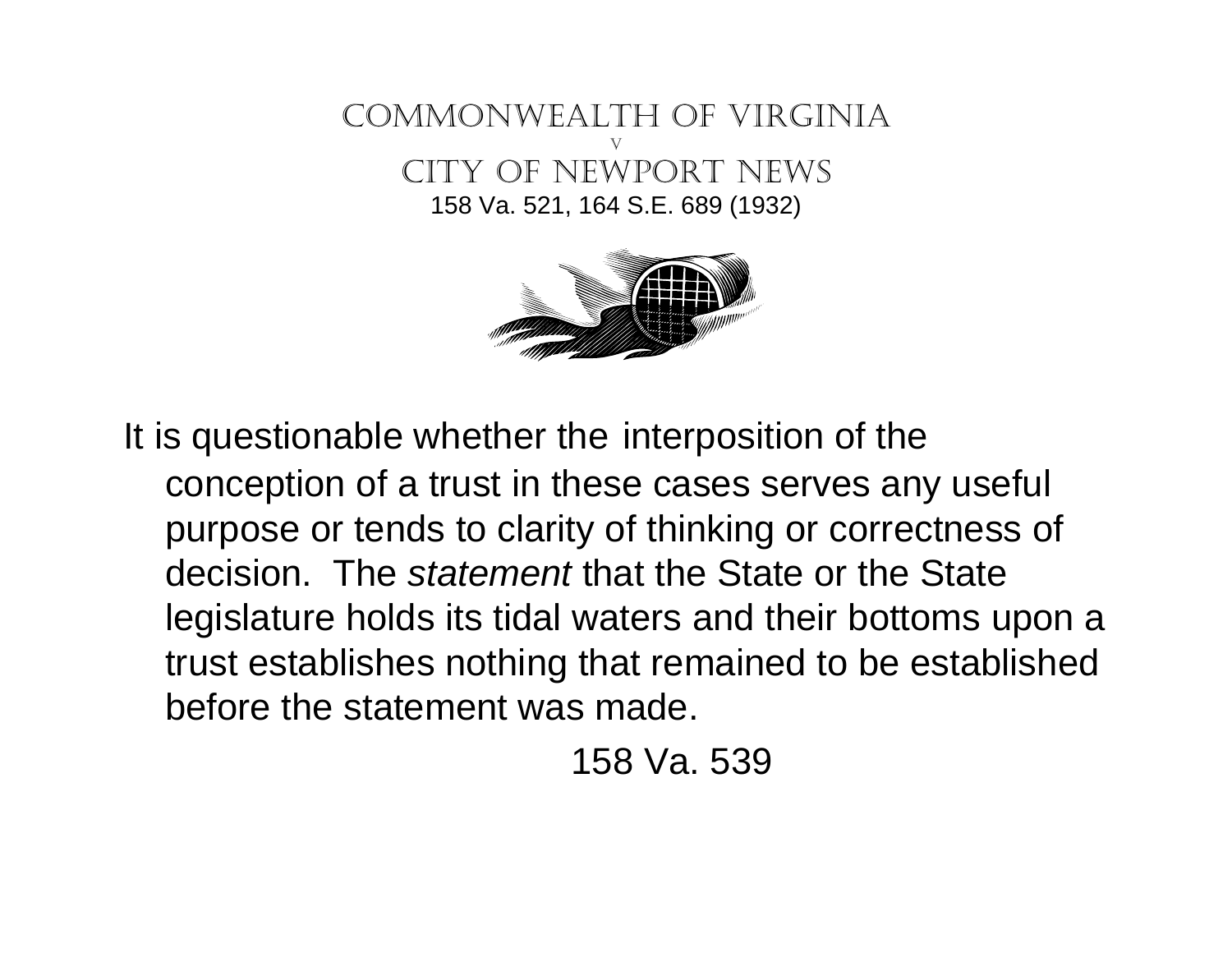#### Constitution of Virginia, Article XI, Section 1. Natural resources and historical sites of the Commonwealth.

To the end that the people have clean air, pure water, and the use and enjoyment for recreation of adequate public lands, waters, and other natural resources, it shall be the policy of the Commonwealth to conserve, develop, and utilize its natural resources, its public lands, and its historical sites and buildings. Further, it shall be the Commonwealth's policy to protect its atmosphere, lands, and waters from pollution, impairment, or destruction, for the benefit, enjoyment, and general welfare of the people of the Commonwealth.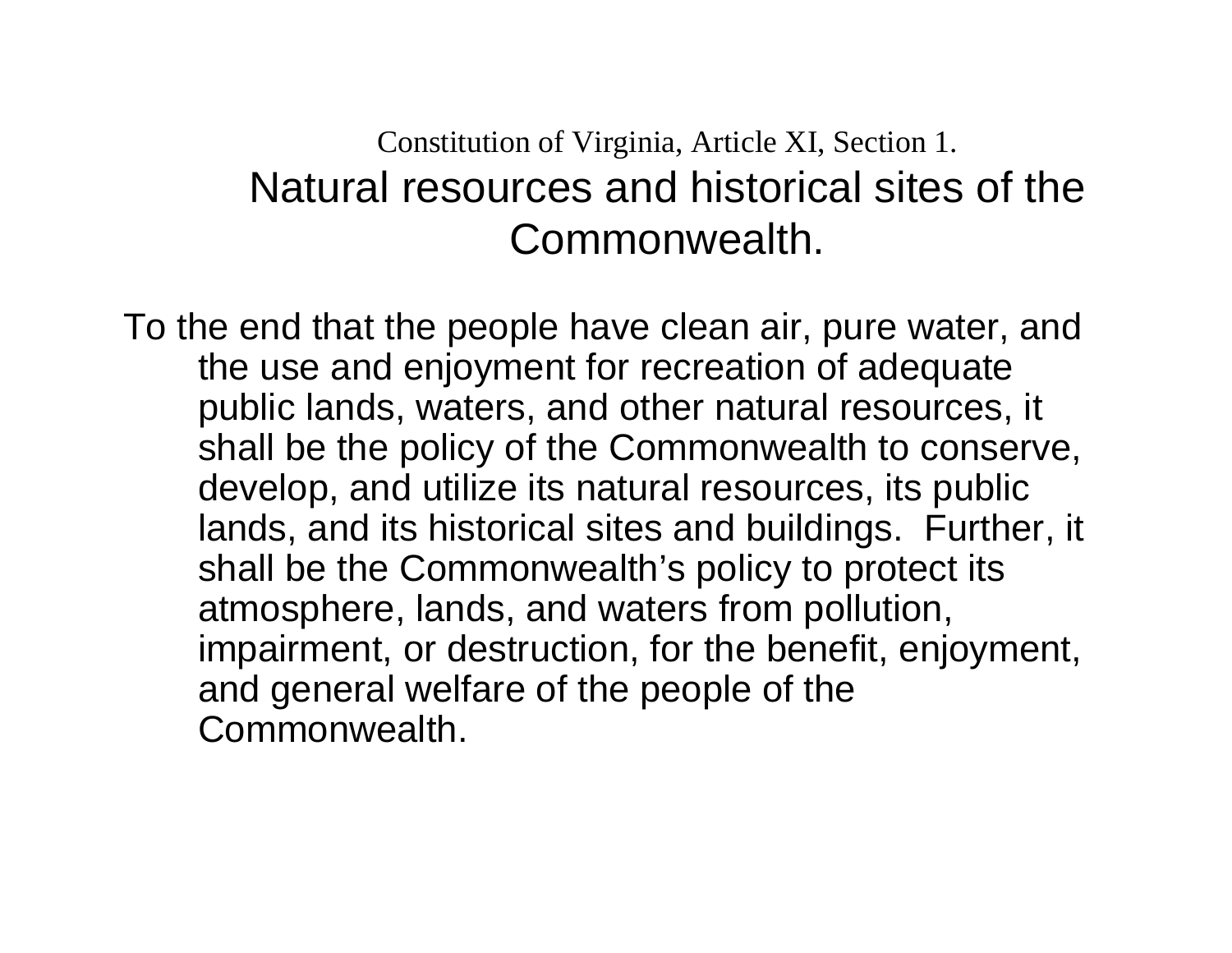# Virginia Code § 28.2-1205

When determining whether to grant or deny any permit for the use of state-owned bottomlands, the Commission shall be guided in its deliberations by the provisions of Article XI, Section 1 of the Constitution of Virginia.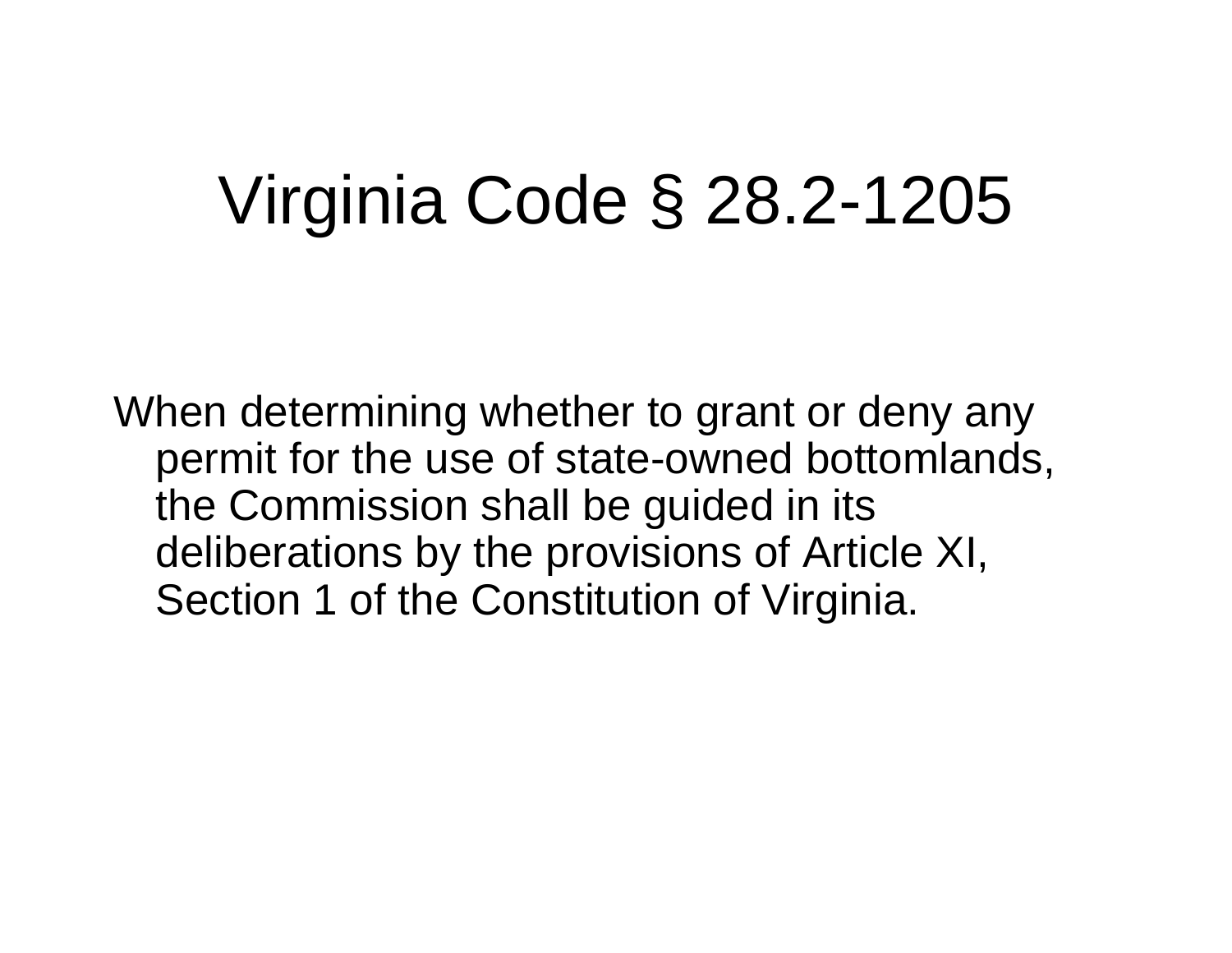#### 1999 Amendment to Marine Resources Commission Statute

…the Commission…shall exercise its authority under this section consistent with the public trust doctrine as defined by the common law of the Commonwealth adopted pursuant to § [1-200] in order to protect and safeguard the public right to the use and enjoyment of the subaqueous lands of the Commonwealth held in trust by it for the benefit of the people as conferred by the public trust doctrine and the Constitution of Virginia.

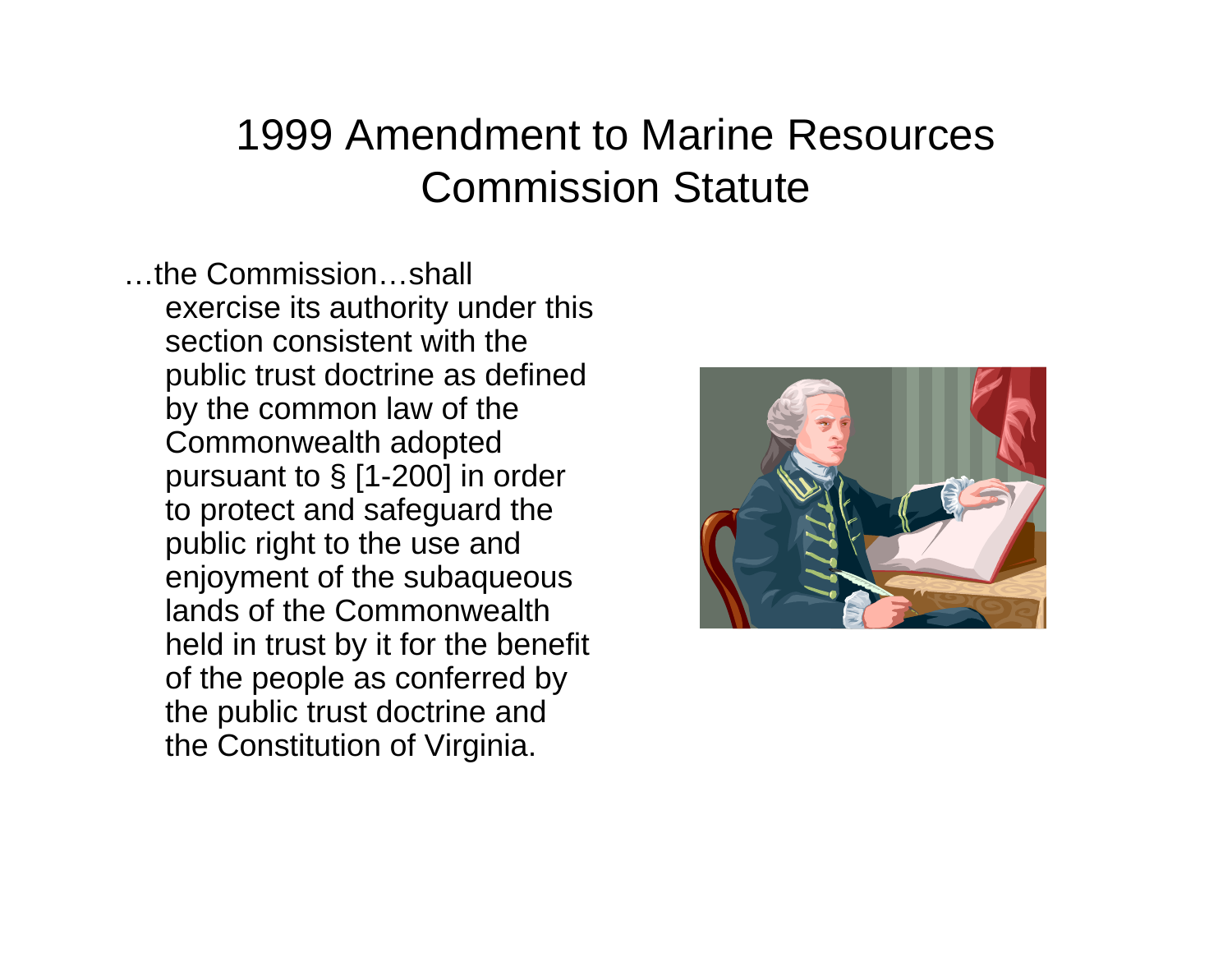Virginia Code § 1-200 The common law

The common law of England, insofar as it is not repugnant to the principles of the Bill of Rights and Constitution of this Commonwealth, shall continue in full force within the same, and be the rule of decision, except as altered by the General Assembly.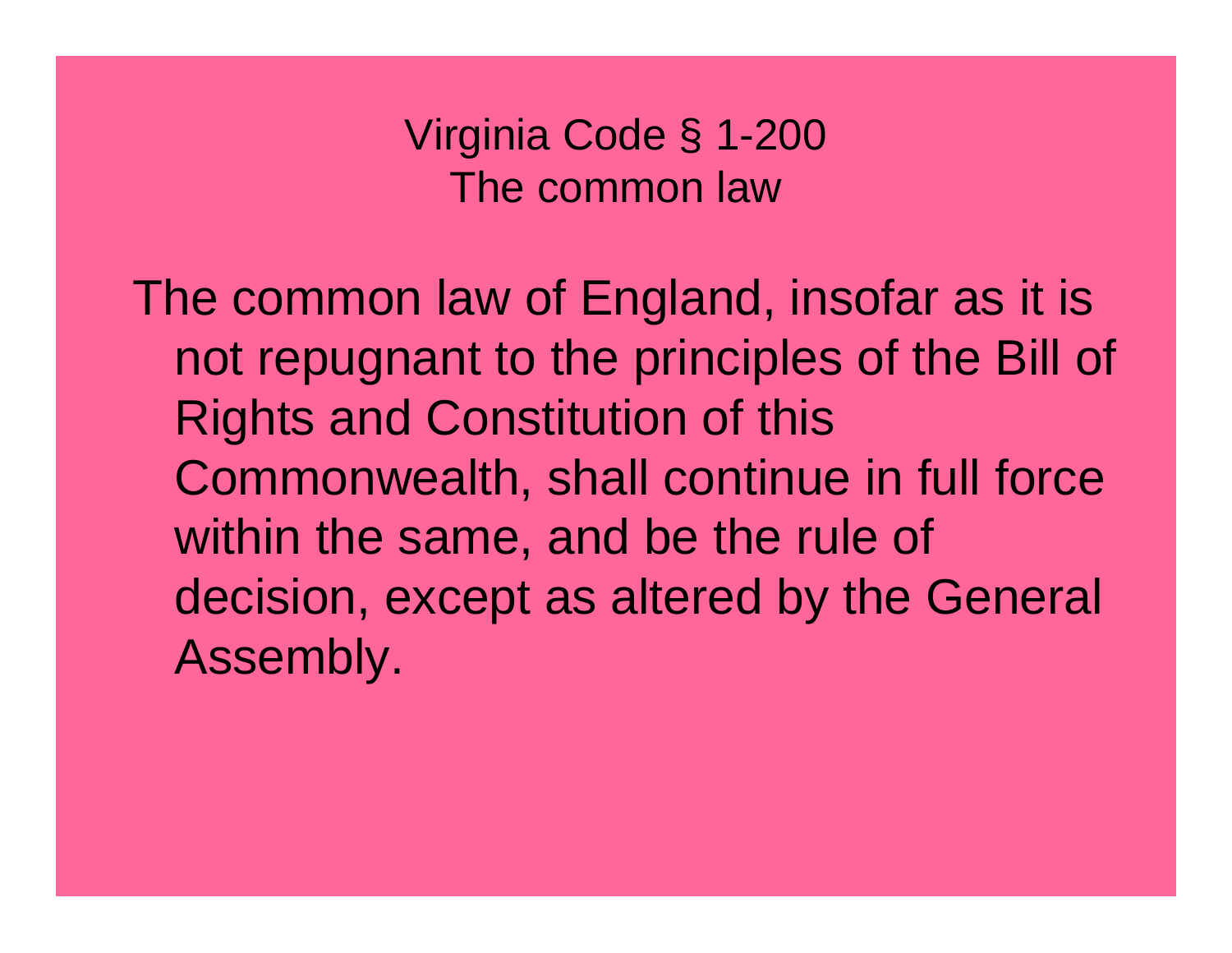### Judicial Review

#### Code of Virginia § 28.2-1205.F

Any person aggrieved by a decision of the Commission under this section is entitled to judicial review in accordance with the provisions of the Administrative Process Act (§ 2.2-4000 et seq).

However, any decision made by the Commission hereunder consistent with the public trust doctrine as defined by the common law of the

Commonwealth adopted pursuant to § [1-200]

shall not be deemed to have been made pursuant to the police power.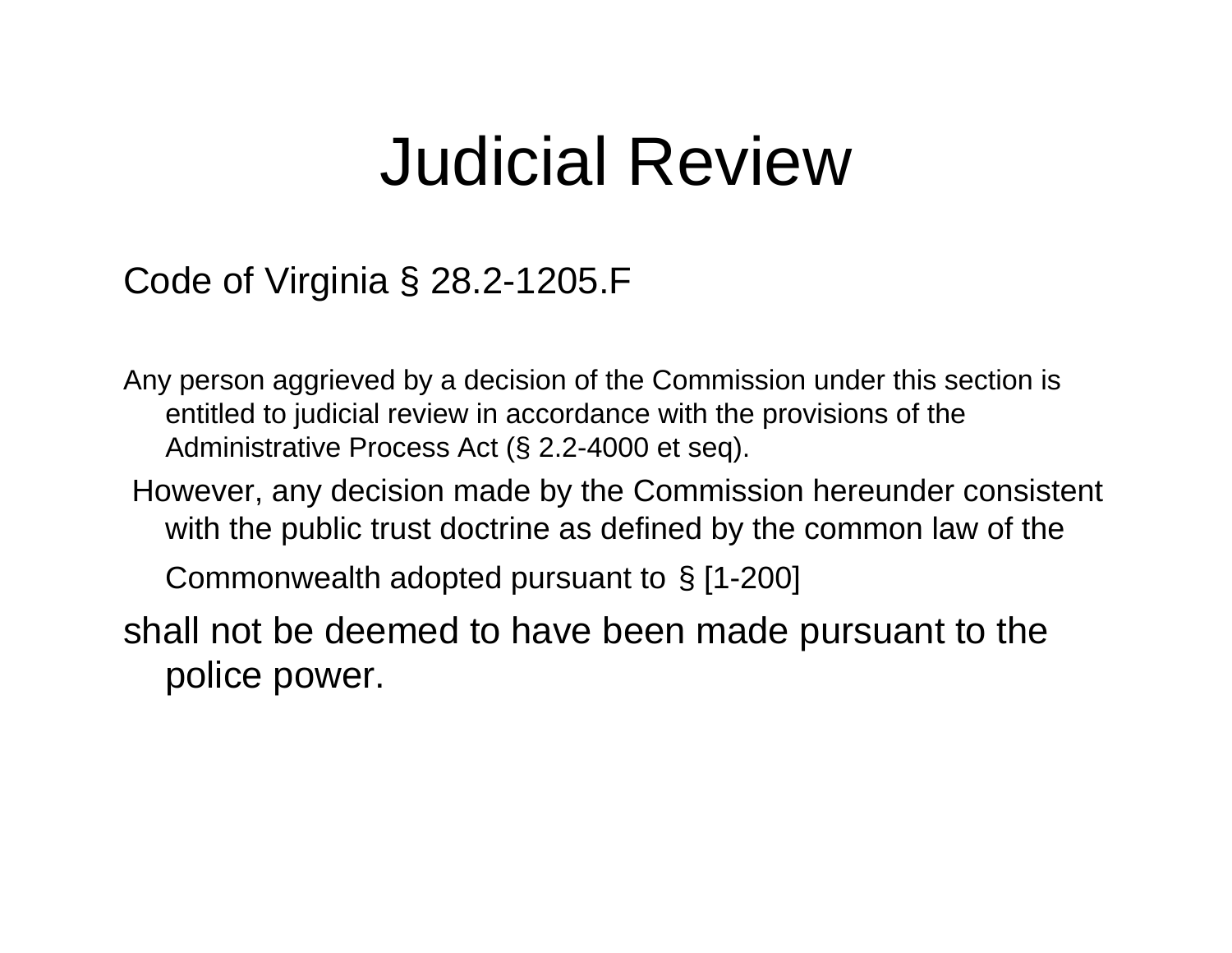#### Scope of public trust and impact on judicial review not decided

*Evelyn v. Commonwealth of Virginia Marine Resources Commission*,

46 Va. App. 618, 621 S.E.2d 130 (2005)

roof/patio on top of private pier

*Palmer v. Commonwealth of Virginia Marine Resources Commission*, 46 Va. App. 78, 628 S.E.2d 84 (2006)

large storage shed on private pier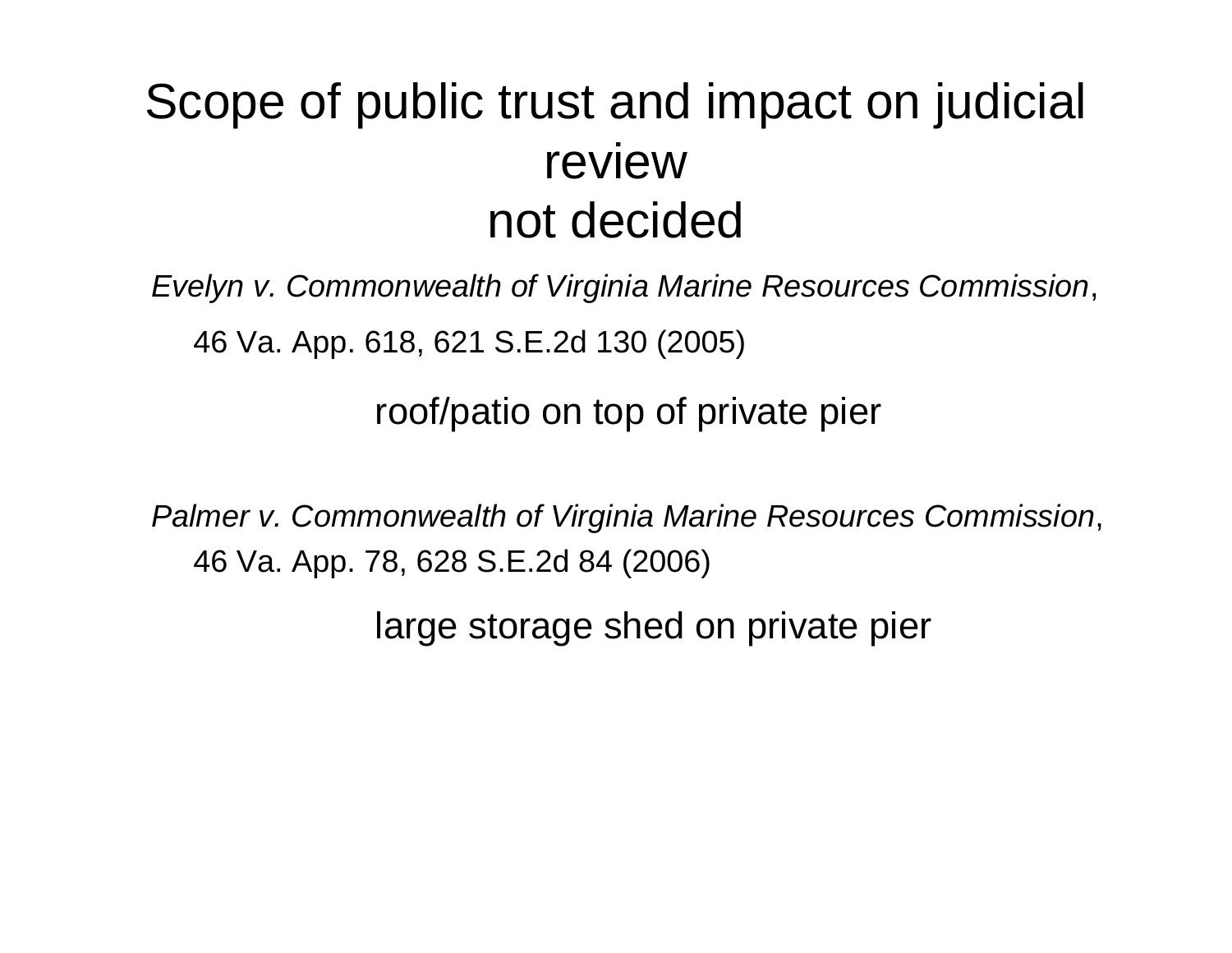### Ocean View Fishing Pier



Circuit Court determined that VMRC's grant of an afterthe-fact permit for a small structure, to serve as a bar [upper right in picture] on the rooftop of this public fishing pier's restaurant and bar, was redundant and violated the public trust doctrine.